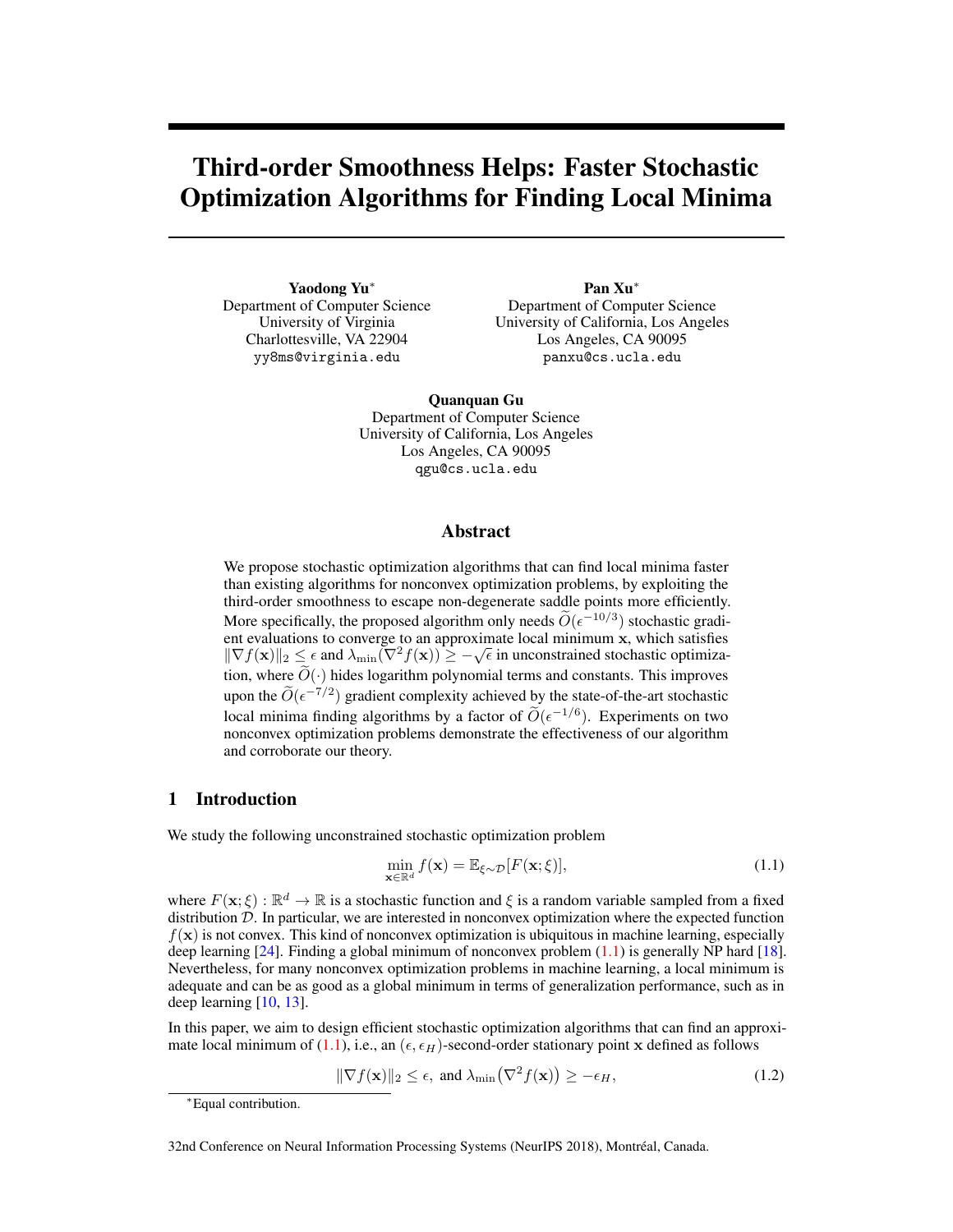where  $\epsilon, \epsilon_H \in (0, 1)$ . Notably, when  $\epsilon_H = \sqrt{L_2\epsilon}$  for Hessian Lipschitz *f* with parameter  $L_2$ , (1.2) is equivalent to the definition of  $\epsilon$ -second-order stationary point [28]. Algorithms based on cubic regularized Newton's method  $[28]$  and its variants  $[1, 7, 12, 23, 33, 31]$  have been proposed to find such approximate local minima. However, all of them need to solve the cubic problems exactly [28] or approximately [1, 7] in each iteration, which poses a rather heavy computational overhead. Another line of research employs the negative curvature direction to find the local minimum by combining accelerated gradient descent and negative curvature descent [8, 2], which yet becomes impractical in large scale and high dimensional machine learning problems due to the frequent computation of negative curvature in each iteration.

To alleviate the computational burden of local minimum finding algorithms, there has emerged a fresh line of research [34, 5, 21] that tries to achieve the iteration complexity as the state-ofthe-art second-order methods, while only utilizing first-order oracles. The key observation is that first-order methods with noise injection [15, 20] are essentially an equivalent way to extract the negative curvature direction around saddle points [34, 5]. Together with the Stochastically Controlled Stochastic Gradient (SCSG) method [25], the aforementioned methods [34, 5] converge to an  $(\epsilon, \sqrt{\epsilon})$ second-order stationary point (an approximate local minimum) within  $\widetilde{O}(\epsilon^{-7/2})$  stochastic gradient evaluations, where  $\widetilde{O}(\cdot)$  hides logarithm polynomial factors and constants. In this work, motivated by [9] which employed the third-order smoothness of *f* in deterministic nonconvex optimization to find a first-order stationary point, we explore the benefits of third-order smoothness in finding an approximate local minimum in the stochastic nonconvex optimization. In particular, we propose a stochastic optimization algorithm, named as FLASH, which only utilizes first-order oracles and finds the  $(\epsilon, \epsilon_H)$ -second-order stationary point within  $\widetilde{O}(\epsilon^{-10/3})$  stochastic gradient evaluations. Note that our gradient complexity matches that of the state-of-the-art stochastic optimization algorithm SCSG [25] for finding first-order stationary points. At the core of our algorithm is an exploitation of the third-order smoothness of the objective function *f* which enables us to choose a larger step size in the negative curvature descent stage, and therefore leads to a faster convergence rate. The main contributions of our work are as follows

- We show that the third-order smoothness of the nonconvex function can lead to a faster escape from saddle points in the stochastic optimization. We characterize, for the first time, the improvement brought by third-order smoothness in finding the approximate local minimum.
- We propose an efficient stochastic algorithm for general stochastic objective functions and prove faster convergence rates for finding local minima. More specifically, for stochastic optimization, our algorithm converges to an approximate local minimum with only  $\widetilde{O}(\epsilon^{-10/3})$  stochastic gradient evaluations.
- In each outer iteration, our proposed algorithm only performs either one step of negative curvature descent, or an epoch of SCSG, which saves a lot of gradient and negative curvature computations compared with existing algorithms.

Notation For a vector  $\mathbf{x} = (x_1, ..., x_d)^\top \in \mathbb{R}^d$ , we denote the  $\ell_q$  norm as  $\|\mathbf{x}\|_q = (\sum_{i=1}^d |x_i|^q)^{1/q}$ for  $0 < q < +\infty$ . For a matrix  $\mathbf{A} = [A_{ij}] \in \mathbb{R}^{d \times d}$ , we use  $\|\mathbf{A}\|_2$  and  $\|\mathbf{A}\|_F$  to denote the spectral and Frobenius norm. For a three-way tensor  $\mathcal{T} \in \mathbb{R}^{d \times d \times d}$  and vector  $\mathbf{x} \in \mathbb{R}^d$ , we denote their inner product as  $\langle T, \mathbf{x}^{\otimes 3} \rangle$ . For a symmetric matrix **A**, let  $\lambda_{\max}(\mathbf{A})$  and  $\lambda_{\min}(\mathbf{A})$  be the maximum, minimum eigenvalues of matrix A. We use  $A \succeq 0$  to denote A is positive semidefinite. For two sequences  $\{a_n\}$  and  $\{b_n\}$ , we denote  $a_n = O(b_n)$  if  $a_n \leq C b_n$  for some constant *C* independent of *n*. The notation  $\widetilde{O}(\cdot)$  hides logarithmic factors. Additionally, we denote  $a_n \lesssim b_n$  ( $a_n \gtrsim b_n$ ) if  $a_n$  is less than (larger than) *b<sup>n</sup>* up to a constant.

## 2 Related Work

In this section, we discuss related work for finding approximate second-order stationary points in nonconvex optimization. In general, existing literature can be divided into the following three categories.

Hessian-based: The pioneer work of [28] proposed the cubic regularized Newton's method to find an  $(\epsilon, \epsilon_H)$ -second-order stationary point in  $O(max{\epsilon^{-3/2}, \epsilon_H^{-3}})$  iterations. Curtis et al. [12] showed that the trust-region Newton method can achieve the same iteration complexity as the cubic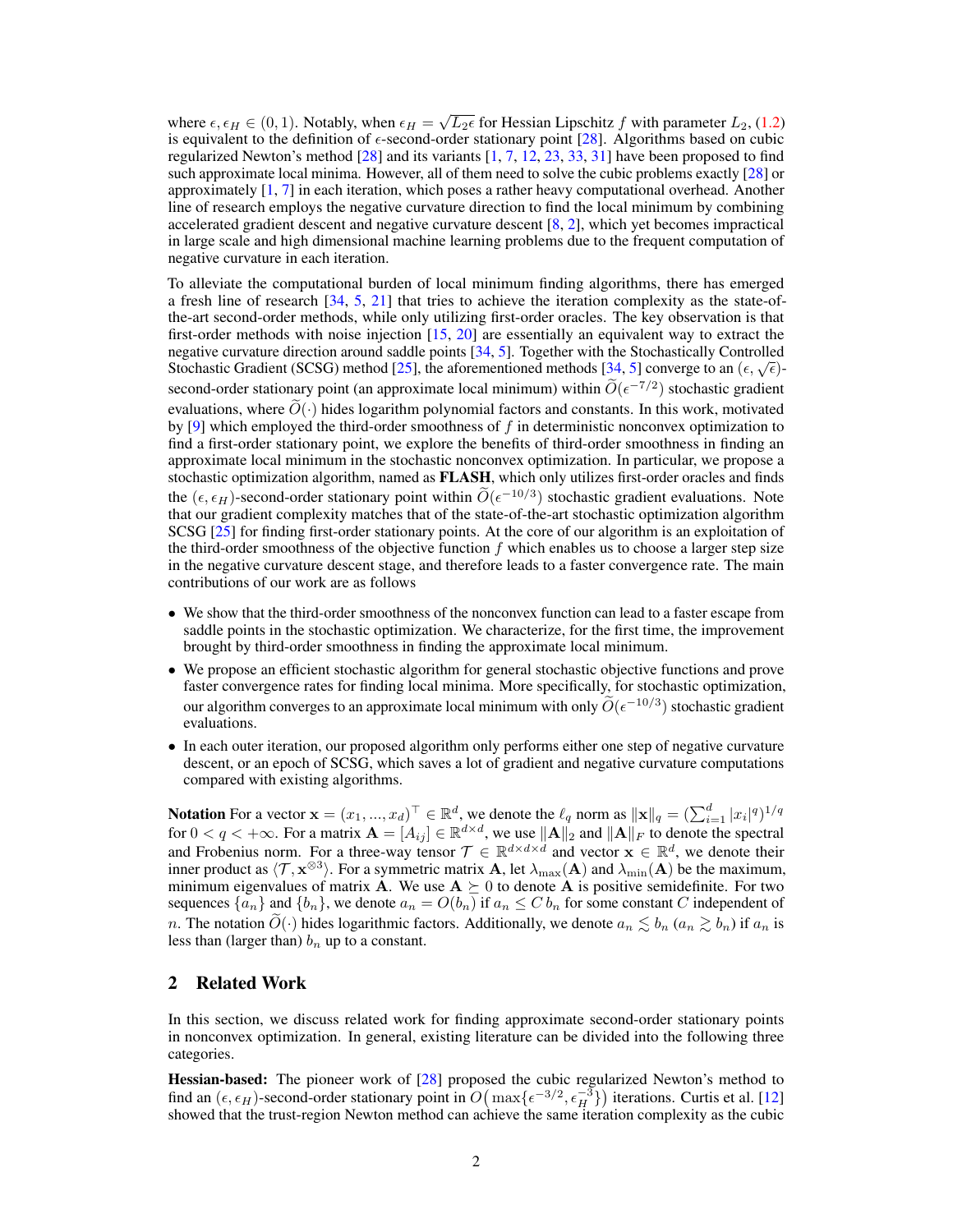regularization method. Recently, Kohler and Lucchi [23], Xu et al. [33] showed that by using subsampled Hessian matrix instead of the entire Hessian matrix in cubic regularization method and trust-region method, the iteration complexity can still match the original exact methods under certain conditions. Zhou et al. [36] improved the second-order oracle complexity (including gradient and Hessian evaluations) by proposing a variance-reduced Cubic regularization method. However, these methods need to compute the Hessian matrix and solve a very expensive subproblem either exactly or approximately in each iteration, which can be computationally intractable for high-dimensional problems.

Hessian-vector product-based: Through different approaches, Carmon et al. [8] and Agarwal et al. From Vector product stated. Through direction approaches, cannon order to  $\Gamma$ ,  $\Gamma$  and  $\Gamma$  gain will be an  $[1]$  independently proposed algorithms that are able to find  $(\epsilon, \sqrt{\epsilon})$ -second-order stationary points within  $\widetilde{O}(\epsilon^{-7/4})$  full gradient and Hessian-vector product evaluations. By making an additional assumption of the third-order smoothness on the objective function and combining the negative curvature descent with the "convex until proven guilty" algorithm, Carmon et al. [9] proposed an algorithm that is able to find an  $(\epsilon, \sqrt{\epsilon})$ -second-order stationary point within  $\tilde{O}(\epsilon^{-5/3})$  full gradient and Hessian-vector product evaluations.<sup>2</sup> For nonconvex finite-sum optimization problems, Agarwal et al. [1] proposed an algorithm which is able to find approximate local minima within  $\widetilde{O}(n\epsilon^{-3/2} + n^{3/4} \epsilon^{-7/4})$  stochastic gradient and stochastic Hessian-vector product evaluations, where  $n$  is the number of component functions. Reddi et al. [30] proposed an algorithm, which combines first-order and second-order methods to find approximate ( $\epsilon, \epsilon_H$ )-second-order stationary points, and requires  $\tilde{O}(n^{2/3} \epsilon^{-2} + n \epsilon_H^{-3} + n^{3/4} \epsilon_H^{-7/2})$  stochastic gradient and stochastic Hessian-vector product evaluations. In the general stochastic optimization setting, Allen-Zhu [2] proposed an algorithm named Natasha2, which is based on variance reduction and negative curvature descent, and is able to find  $(\epsilon, \sqrt{\epsilon})$ -second-order stationary points with at most  $\widetilde{O}(\epsilon^{-7/2})$  stochastic gradient and stochastic Hessian-vector product evaluations. Tripuraneni et al. [31] proposed a stochastic cubic regularization algorithm to find  $(\epsilon, \sqrt{\epsilon})$ -second-order stationary points and achieved the same runtime complexity as [2].

Gradient-based: For general nonconvex problems, Ghadimi and Lan [16] proposed a randomized stochastic gradient method and established the complexity of this method for finding a first-order stationary point. Levy  $[26]$ , Jin et al.  $[20, 21]$  showed that it is possible to escape from saddle points and find local minima only using gradient evaluations plus random perturbation. The best-known runtime complexity of these methods is  $\widetilde{O}(\epsilon^{-7/4})$  when  $\epsilon_H = \sqrt{\epsilon}$  [21]. For nonconvex finite-sum problems, Allen-Zhu and Li [5] proposed a first-order negative curvature finding method called Neon2 and combined it with the stochastic variance reduced gradient (SVRG) method [22, 29, 3, 25], leading to an algorithm that finds  $(\epsilon, \epsilon_H)$ -second-order stationary points within  $\tilde{O}(n^{2/3} \epsilon^{-2} + n \epsilon_H^{-3} +$  $n^{3/4} \epsilon_H^{-7/2} + n^{5/12} \epsilon^{-2} \epsilon_H^{-1/2}$ ) stochastic gradient evaluations. For nonconvex stochastic optimization problems, a variant of stochastic gradient descent (SGD) [15] is proved to find the  $(\epsilon, \sqrt{\epsilon})$ -secondorder stationary point within  $O(\epsilon^{-4}$ poly $(d)$ ) stochastic gradient evaluations. More recently, Xu and Yang [34], Allen-Zhu and Li [5] turned the first-order stationary point finding method SCSG [25] into approximate local minima finding algorithms, which only involves stochastic gradient computation. The runtime complexity of these algorithms is  $\widetilde{O}(\epsilon^{-10/3} + \epsilon^{-2} \epsilon_H^{-3})$ . In order to further save gradient and negative curvature computations, [35] considered the number of saddle points encountered in the algorithm and proposed the gradient descent with one-step escaping algorithm (GOSE) that saves negative curvature computation. However, none of the above algorithms explore the third-order smoothness of the nonconvex objective function.

# 3 Preliminaries

In this section, we present definitions that will be used in our algorithm design and later theoretical analysis.

**Definition 3.1** (Smoothness). A differentiable function f is  $L_1$ -smooth, if for any  $x, y \in \mathbb{R}^d$ :

$$
\|\nabla f(\mathbf{x}) - \nabla f(\mathbf{y})\|_2 \le L_1 \|\mathbf{x} - \mathbf{y}\|_2.
$$

<sup>&</sup>lt;sup>2</sup>As shown in [9], the second-order accuracy parameter  $\epsilon_H$  can be set as  $\epsilon^{2/3}$  and the total runtime complexity remains the same, i.e.,  $\widetilde{O}(\epsilon^{-5/3})$ .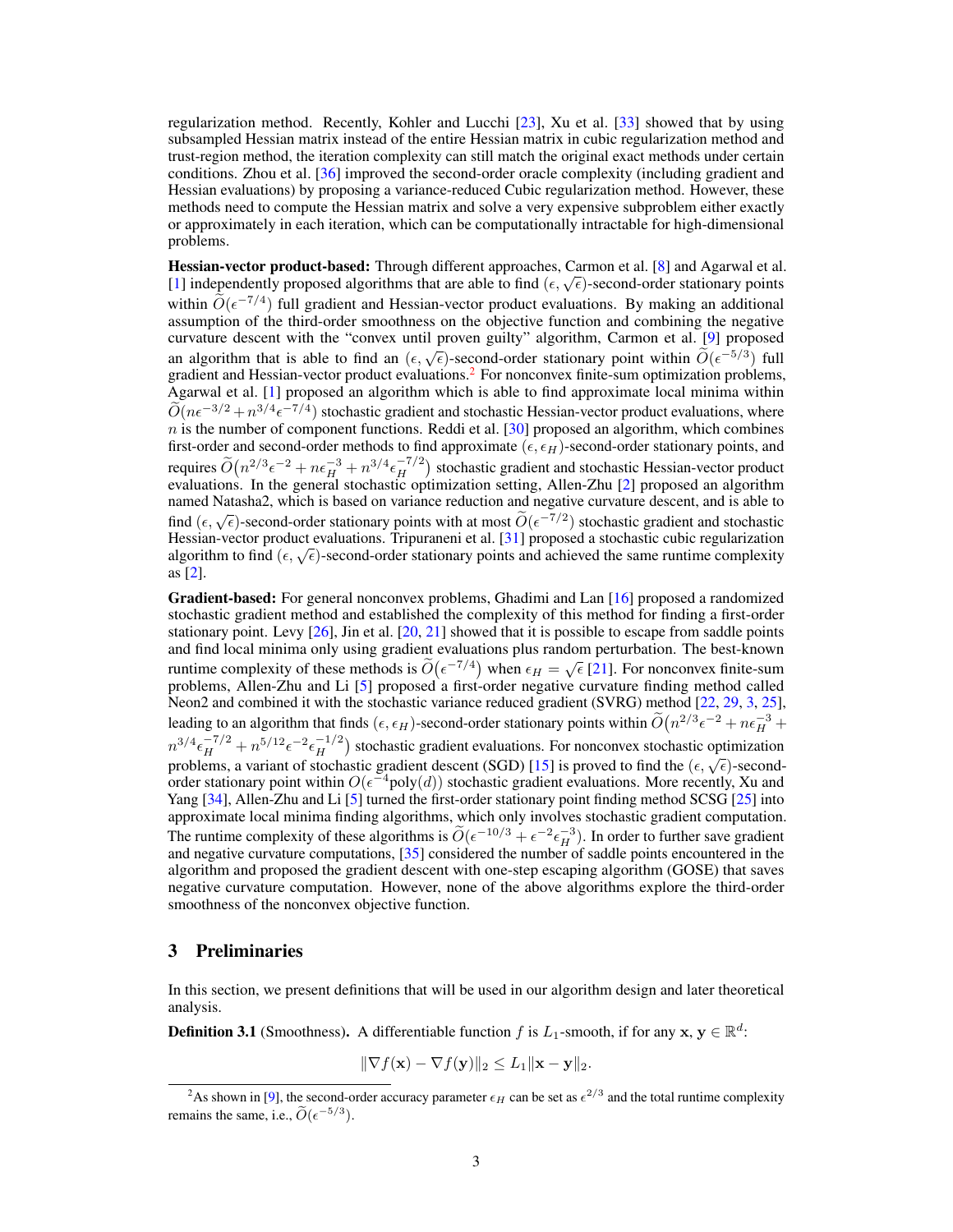Definition 3.2 (Hessian Lipschitz). A twice-differentiable function *f* is  $L_2$ -Hessian Lipschitz, if for any **x**,  $\mathbf{v} \in \mathbb{R}^d$ :

$$
\|\nabla^2 f(\mathbf{x}) - \nabla^2 f(\mathbf{y})\|_2 \le L_2 \|\mathbf{x} - \mathbf{y}\|_2.
$$

Note that Hessian-Lipschitz is also referred to as the second-order smoothness. The above two smoothness conditions are widely used in nonconvex optimization problems [28]. In this paper, we will further explore the effectiveness of third-order derivative Lipschitz condition in nonconvex optimization. We use a three-way tensor  $\nabla^3 f(\mathbf{x}) \in \mathbb{R}^{d \times d \times d}$  to denote the third-order derivative of a function, which is formally defined below.

**Definition 3.3** (Third-order Derivative). The third-order derivative of function  $f: \mathbb{R}^d \to \mathbb{R}$  is a three-way tensor  $\nabla^3 f(\mathbf{x}) \in \mathbb{R}^{d \times d \times d}$  which is defined as

$$
[\nabla^3 f(\mathbf{x})]_{ijk} = \frac{\partial}{\partial x_i \partial x_j \partial x_k} f(\mathbf{x}),
$$

for *i*, *j*, *k* = 1, ..., *d* and  $\mathbf{x} \in \mathbb{R}^d$ .

Next we introduce the definition of third-order smoothness for function *f*, which implies that the third-order derivative will not change rapidly.

Definition 3.4 (Third-order Derivative Lipschitz). A thrice-differentiable function *f* has *L*3-Lipschitz third-order derivative, if for any  $x, y \in \mathbb{R}^d$ :

$$
\|\nabla^3 f(\mathbf{x}) - \nabla^3 f(\mathbf{y})\|_F \le L_3 \|\mathbf{x} - \mathbf{y}\|_2.
$$

The above definition has been introduced in [6], and the third-order derivative Lipschitz is also referred to as third-order smoothness in [9]. One can also use another equivalent notion of third-order derivative Lipschitz condition used in [9]. Note that the third-order Lipschitz condition is critical in our algorithms and theoretical analysis in later sections. In the sequel, we will use third-order derivative Lipschitz and third-order smoothness interchangeably.

**Definition 3.5** (Optimal Gap). For a function *f*, we define the optimal gap  $\Delta_f$  at point  $\mathbf{x}_0$  as

$$
f(\mathbf{x}_0) - \inf_{\mathbf{x} \in \mathbb{R}^d} f(\mathbf{x}) \leq \Delta_f.
$$

Without loss of generality, we assume  $\Delta_f < +\infty$ .

Definition 3.6 (Geometric Distribution). For a random integer *X*, define *X* has a geometric distribution with parameter  $p$ , denoted as  $Geom(p)$ , if it satisfies that

$$
\mathbb{P}(X = k) = p^k(1-p), \quad \forall k = 0, 1, \dots.
$$

**Definition 3.7** (Sub-Gaussian Stochastic Gradient). For any  $\mathbf{x} \in \mathbb{R}^d$  and random variable  $\xi \in \mathcal{D}$ , the stochastic gradient  $\nabla F(\mathbf{x}; \xi)$  is sub-Gaussian with parameter  $\sigma$  if it satisfies

$$
\mathbb{E}\bigg[\exp\bigg(\frac{\|\nabla F(\mathbf{x};\xi)-\nabla f(\mathbf{x})\|_2^2}{\sigma^2}\bigg)\bigg]\leq \exp(1).
$$

In addition, we introduce  $\mathbb{T}_q$  to denote the time complexity of stochastic function value and gradient evaluation, i.e.,  $(F(\mathbf{x}; \xi_i), \nabla F(\mathbf{x}; \xi_i))$  for  $\xi_i \in \mathcal{D}$ , and  $\mathbb{T}_h$  to denote the time complexity of stochastic Hessian-vector product evaluation, i.e.,  $\nabla^2 F(\mathbf{x}; \xi_i)$  v for a given vector v and  $\xi_i \in \mathcal{D}$ .

#### 4 Exploiting Third-order Smoothness

In this section we will show how to employ the third-order smoothness of the objective function to make better use of the negative curvature direction for escaping saddle points. We first give an enlightening explanation on why third-order smoothness helps in general nonconvex optimization problems. Then we present our main algorithm which is able to utilize the third-order smoothness to take a larger step size for general stochastic optimization.

In order to find local minima in nonconvex problems, different kinds of approaches have been explored to escape from saddle points. One of these approaches is to use negative curvature direction [27] to escape from saddle points, which has been explored in many existing studies [8, 11, 2].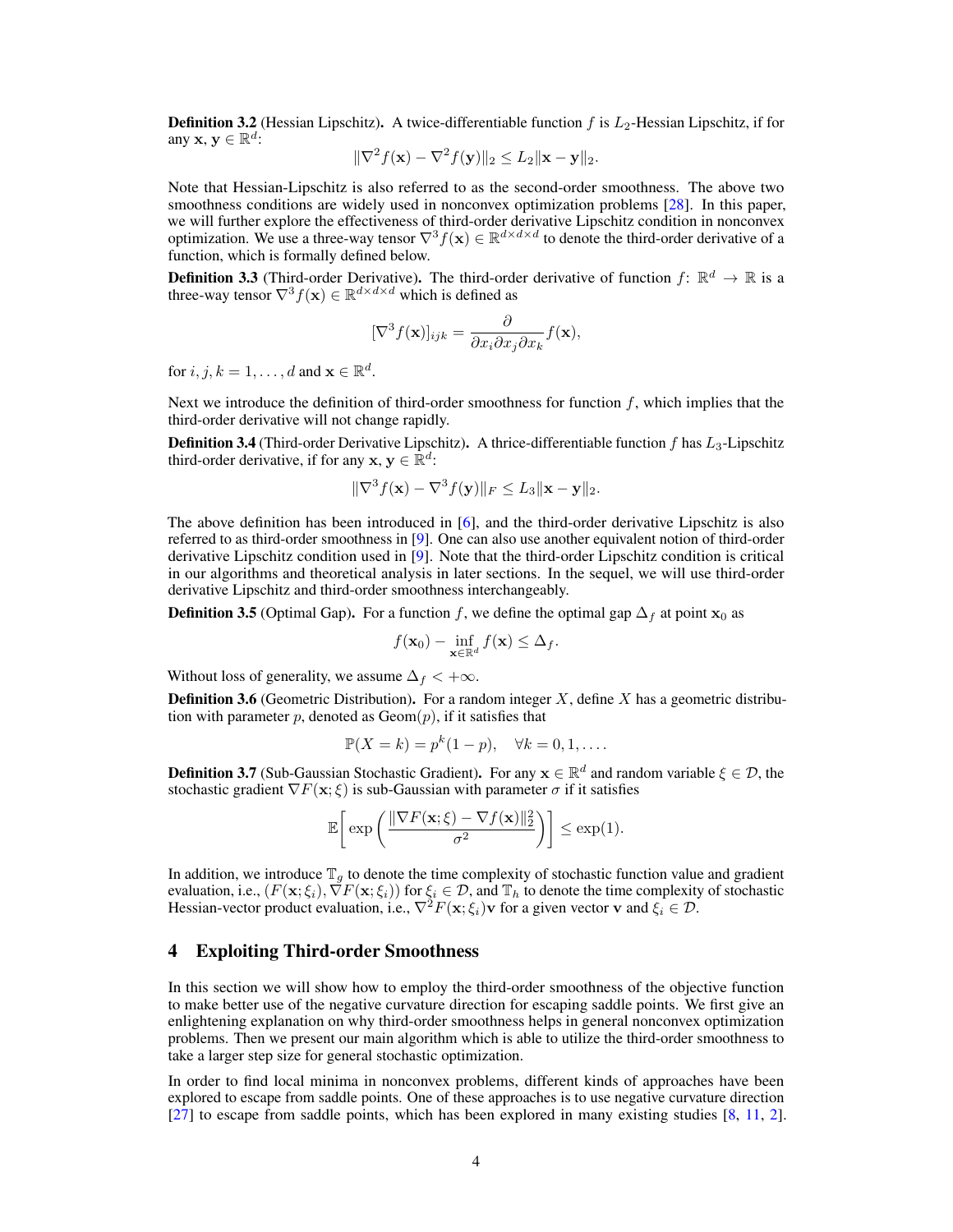According to recent work by [34, 5], one can extract the negative curvature direction by only using stochastic gradient evaluations, which makes the negative curvature descent approach more appealing.

We first consider a simple case to illustrate how to utilize the third-order smoothness when taking a negative curvature descent step. For nonconvex optimization problems, an  $\epsilon$ -first-order stationary point  $\hat{\mathbf{x}}$  can be found by using first-order methods such as gradient descent. If  $\hat{\mathbf{x}}$  is not an  $(\epsilon, \epsilon_H)$ second-order stationary point defined in (1.2), then there must exist a unit vector  $\hat{v}$  such that

$$
\widehat{\mathbf{v}}^{\top} \nabla^2 f(\widehat{\mathbf{x}}) \widehat{\mathbf{v}} \le -\frac{\epsilon_H}{2}.
$$

As studied in [8, 34, 5], one can take a negative curvature descent step along the direction of  $\hat{v}$  to escape from the saddle point  $\hat{x}$ , i.e.,

$$
\widetilde{\mathbf{y}} = \underset{\mathbf{y} \in \{\mathbf{u}, \mathbf{w}\}}{\operatorname{argmin}} f(\mathbf{y}), \ \mathbf{u} = \widehat{\mathbf{x}} - \widetilde{\alpha}\,\widehat{\mathbf{v}}, \ \mathbf{w} = \widehat{\mathbf{x}} + \widetilde{\alpha}\,\widehat{\mathbf{v}}, \tag{4.1}
$$

where  $\tilde{\alpha}$  is the step size. Suppose the function *f* is  $L_1$ -smooth and  $L_2$ -Hessian Lipschitz, then the step size can be set as  $\tilde{\alpha} = O(\epsilon_H/L_2)$  and the negative curvature descent step (4.1) is guaranteed to attain the following function value decrease,

$$
f(\widetilde{\mathbf{y}}) - f(\widehat{\mathbf{x}}) = -O\left(\frac{\epsilon_H^3}{L_2^2}\right).
$$
 (4.2)

Inspired by the previous work  $[9]$ , we aim to achieve more function value decrease than  $(4.2)$  by incorporating an additional assumption that the objective function has *L*3-Lipschitz third-order derivatives (third-order smoothness). More specifically, we adjust the negative curvature descent step in (4.1) as follows,

$$
\widehat{\mathbf{y}} = \underset{\mathbf{y} \in \{\mathbf{u}, \mathbf{w}\}}{\operatorname{argmin}} f(\mathbf{y}), \ \mathbf{u} = \widehat{\mathbf{x}} - \alpha \widehat{\mathbf{v}}, \ \mathbf{w} = \widehat{\mathbf{x}} + \alpha \widehat{\mathbf{v}}, \tag{4.3}
$$

where  $\alpha = O(\sqrt{\epsilon_H/L_3})$  is the adjusted step size which can be much larger than the step size  $\tilde{\alpha}$  in (4.1) when  $\epsilon$  is outfinishly small. The adjusted positive outwarding desert step (4.2) is our entered  $(4.1)$  when  $\epsilon_H$  is sufficiently small. The adjusted negative curvature descent step  $(4.3)$  is guaranteed to decrease the function value by a larger decrement, i.e.,

$$
f(\hat{\mathbf{y}}) - f(\hat{\mathbf{x}}) = -O\left(\frac{\epsilon_H^2}{L_3}\right).
$$
\n(4.4)

Compared with  $(4.2)$ , the decrement in  $(4.4)$  can be substantially larger. In other words, if we make the additional assumption of the third-order smoothness, the negative curvature descent with larger step size will make more progress toward decreasing the function value. Note that [9] focuses on deterministic optimization, while our work is focused on the stochastic optimization. Here we need to carefully design our algorithm to improve the computational complexity in the stochastic setting.

In the following, we will present an algorithm for stochastic nonconvex optimization which exploits the benefits of third-order smoothness to escape from saddle points . Recall the general stochastic optimization problem in  $(1.1)$ . In this setting, one cannot have access to the full gradient or Hessian information. Instead, only stochastic gradient and stochastic Hessian-vector product evaluations are accessible. As a result, we have to employ stochastic optimization methods to calculate the negative curvature direction. There exist two kinds of methods to calculate the negative curvature direction  $\hat{v}$ for the general stochastic problem. The first kind is an online PCA method, i.e., Oja's algorithm [4], which uses Hessian-vector product evaluations and can be seen as a stochastic variant of FastPCA [14]. Another method is the online version of the Neon algorithm, denote as Neon2<sup>online</sup> [5], which only requires stochastic gradient evaluations.

By using either Oja's algorithm or Neon $2^{\text{online}}$ , there exists an algorithm, denoted by ApproxNC-Stochastic, which uses stochastic gradient evaluations or stochastic Hessian-vector product evaluations to find the negative curvature direction for general stochastic nonconvex optimization problem  $(1.1)$ . Specifically, ApproxNC-Stochastic returns a unit vector  $\hat{\mathbf{v}}$  that satisfies  $\hat{\mathbf{v}}^{\top}\nabla^2 f(\mathbf{x})\hat{\mathbf{v}} \le -\epsilon_H/2$ provided  $\lambda_{\min}(\nabla^2 f(\mathbf{x})) < -\epsilon_H$ , otherwise it will return  $\hat{\mathbf{v}} = \perp$ . Based on ApproxNC-Stochastic, we present our negative curvature descent algorithm in Algorithm 1.

Note that the Rademacher random variable  $\zeta$  is an important feature in Algorithm 1. As we cannot access the full objective function value in stochastic setting, we use a Rademacher variable ( $\zeta = -1$  or  $\zeta = 1$  with probability  $1/2$ ) in our algorithm to decide the direction of negative curvature descent step.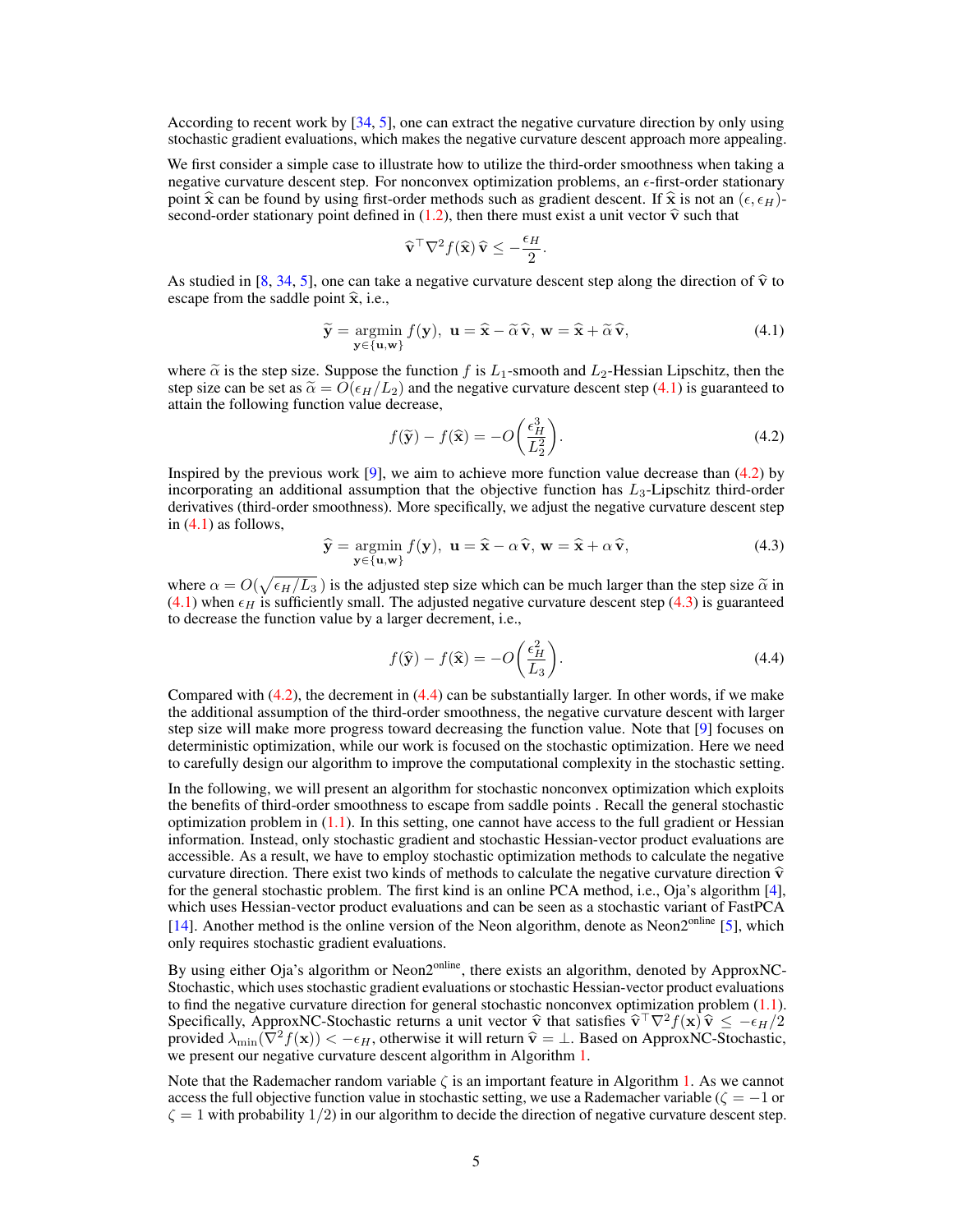Algorithm 1 NCD3-Stochastic  $(f, x, \{L_i\}_{i=1}^3, \delta, \epsilon_H)$ 

1: Set  $\alpha = \sqrt{3\epsilon_H/L_3}$ 2:  $\hat{\mathbf{v}} \leftarrow$  ApproxNC-Stochastic( $f, \mathbf{x}, L_1, L_2, \delta, \epsilon_H$ ) 3: if  $\widehat{\mathbf{v}} \neq \bot$ <br>4: genera generate a Rademacher random variable  $\zeta$ 5:  $\hat{y} \leftarrow x + \zeta \alpha \hat{v}$ <br>6: **return**  $\hat{v}$ return  $\hat{y}$ 7: else 8: return  $\perp$ 

Therefore, with the step size  $\alpha = O(\sqrt{\epsilon_H/L_3})$  for the negative curvature descent step, Algorithm 1 can make greater progress in expectation when  $\lambda_{\min}(\nabla^2 f(\mathbf{x})) < -\epsilon_H$ , and we summarize this property as follows.

**Lemma 4.1.** Let  $f(\mathbf{x}) = \mathbb{E}_{\xi \sim \mathcal{D}}[F(\mathbf{x}; \xi)]$  and each stochastic function  $F(\mathbf{x}; \xi)$  is  $L_1$ -smooth,  $L_2$ -Hessian Lipschitz continuous, and the third derivative of  $f(\mathbf{x})$  is  $L_3$ -Lipschitz. Set  $\epsilon_H \in (0,1)$  and step size as  $\alpha = \sqrt{3\epsilon_H/L_3}$ . If the input x of Algorithm 1 satisfies  $\lambda_{\min}(\nabla^2 f(\mathbf{x})) < -\epsilon_H$ , then with probability  $1 - \delta$ , Algorithm 1 will return  $\hat{y}$  such that  $\mathbb{E}_{\zeta}[f(\mathbf{x}) - f(\hat{y})] \geq 3\epsilon_H^2/8L_3$ , where  $\delta \in (0, 1)$  and  $\mathbb{E}_{\zeta}$  denotes the aveceptation over the Bedemeeter random variable  $\zeta$  Eurtherm  $\delta \in (0,1)$  and  $\mathbb{E}_{\zeta}$  denotes the expectation over the Rademacher random variable  $\zeta$ . Furthermore, if we choose  $\delta \leq \epsilon_H/(3\epsilon_H + 8L_2)$ , it holds that

$$
\mathbb{E}[f(\widehat{\mathbf{y}}) - f(\mathbf{x})] \le -\frac{\epsilon_H^2}{8L_3},
$$

where E is over all randomness of the algorithm, and the total runtime is  $\tilde{O}((L_1^2/\epsilon_H^2) \mathbb{T}_h)$  if ApproxNC-Stochastic adopts online Oja's algorithm, and  $\tilde{O}((L_1^2/\epsilon_H^2) \mathbb{T}_g)$  if ApproxNC-Stochastic adopts Neon2<sup>online</sup>.

#### 5 Fast Local Minima Finding Algorithm

In this section, we present our main algorithm to find approximate local minima for nonconvex stochastic optimization problems, based on the negative curvature descent algorithms proposed in previous section.

To find the local minimum, we use SCSG [25], which is the state-of-the-art stochastic optimization algorithm, to find a first-order stationary point and then apply Algorithm 1 to escape the saddle point using negative curvature direction. The proposed method is presented in Algorithm 2, We use a subsampled stochastic gradient  $\nabla f_{\mathcal{S}}(\mathbf{x})$  in the outer loop (Line 4) of Algorithm 2, which is defined as  $\nabla f_{\mathcal{S}}(\mathbf{x}) = 1/|\mathcal{S}| \sum_{i \in \mathcal{S}} \nabla F(\mathbf{x}; \xi_i)$ .

As shown in Algorithm 2, we use subsampled gradient to check whether  $x_{k-1}$  is a first-order stationary point. Suppose the stochastic gradient  $\nabla F(\mathbf{x}; \xi)$  satisfies the gradient sub-Gaussian condition (3.7) and the batch size  $|\mathcal{S}_k|$  is large enough, then  $\|\nabla f(\mathbf{x}_{k-1})\|_2 > \epsilon/4$  holds with high probability if  $\|\nabla f_{S_k}(\mathbf{x}_{k-1})\|_2 > \epsilon/2$ . Similarly,  $\|\nabla f(\mathbf{x}_{k-1})\|_2 \leq \epsilon$  holds with high probability if  $\|\nabla f_{\mathcal{S}_k}(\mathbf{x}_{k-1})\|_2 \leq \epsilon/2.$ 

Note that each iteration of the outer loop in Algorithm 2 consists of two cases: (1) if the norm of subsampled gradient  $\nabla f_{S_k}(\mathbf{x}_{k-1})$  is small, then we run one subroutine NCD3-Stochastic, i.e., Algorithm 1; and (2) if the norm of  $\nabla f_{S_k}(\mathbf{x}_{k-1})$  is large, then we run one epoch of SCSG algorithm. This design can reduce the number of negative curvature calculations. There are two major differences between Algorithm 2 and existing algorithms in  $[34, 5]$ : (1) the step size of negative curvature descent step in Algorithm 2 is larger; and (2) the minibatch size in each epoch of SCSG in Algorithm 2 can be set to 1 instead of being related to the accuracy parameters  $\epsilon$  and  $\epsilon$ <sub>H</sub>, while the minibatch size in each epoch of SCSG in the existing algorithms [34, 5] has to depend on  $\epsilon$  and  $\epsilon_H$ .

Now we present the following theorem which spells out the runtime complexity of Algorithm 2.

**Theorem 5.1.** Let  $f(\mathbf{x}) = \mathbb{E}_{\xi \sim \mathcal{D}}[F(\mathbf{x}; \xi)]$ . Suppose the third derivative of  $f(\mathbf{x})$  is  $L_3$ -Lipschitz, and each stochastic function  $\vec{F}(\mathbf{x}; \xi)$  is  $\vec{L_1}$ -smooth and  $\vec{L_2}$ -Hessian Lipschitz continuous. Suppose that the stochastic gradient  $\nabla F(\mathbf{x}; \xi)$  satisfies the gradient sub-Gaussian condition with parameter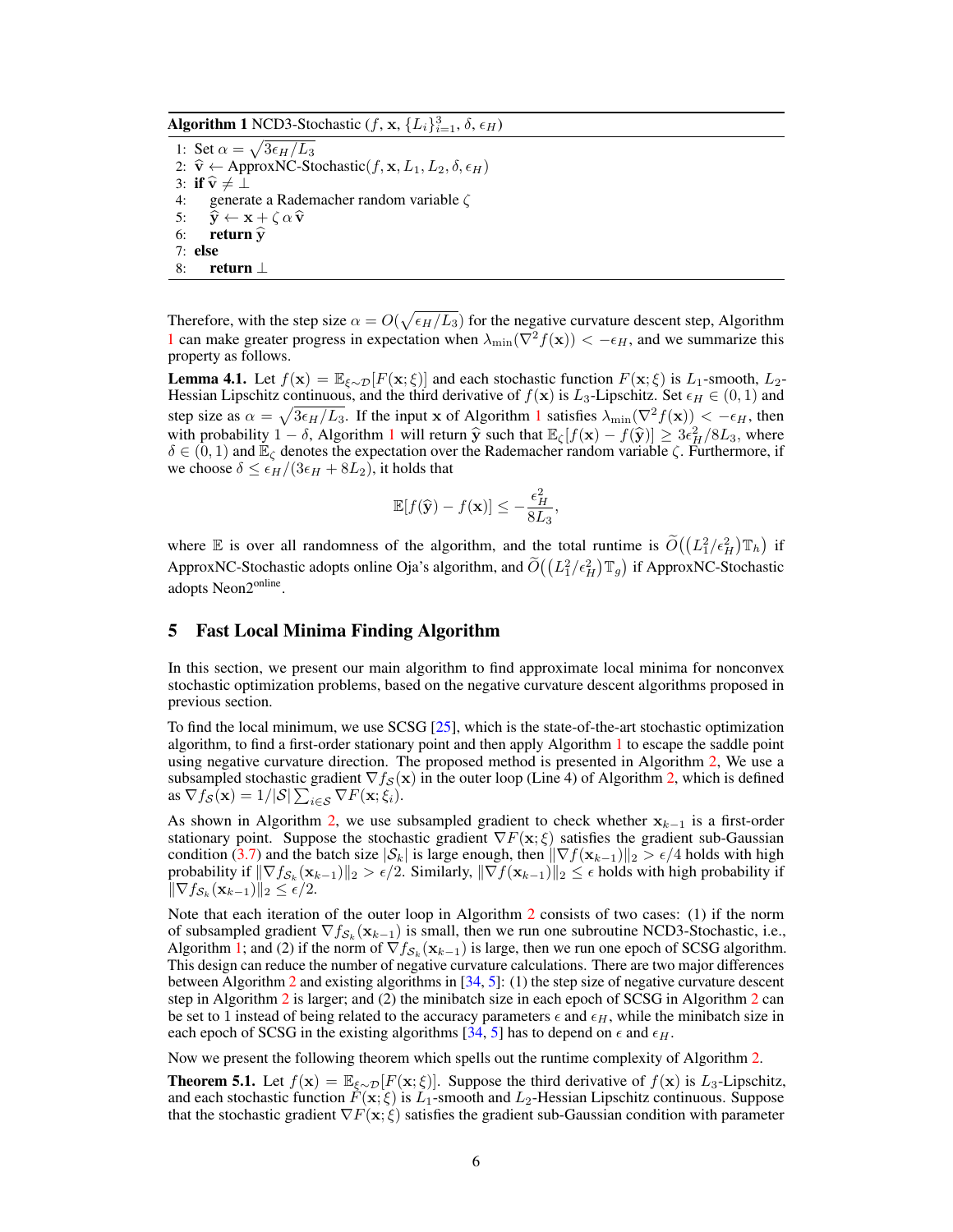Algorithm 2 Fast Local minimA finding with third-order SmootHness (FLASH-Stochastic)

1: **Input:**  $f$ ,  $\mathbf{x}_0$ ,  $L_1$ ,  $L_2$ ,  $L_3$ ,  $\delta$ ,  $\epsilon$ ,  $\epsilon_H$ ,  $b$ ,  $K$ 2: Set  $B \leftarrow \widetilde{O}(\sigma^2/\epsilon^2), \eta = b^{2/3}/(3L_1B^{2/3})$ 3: **for**  $k = 1, 2, ..., K$ 4: uniformly sample a batch  $S_k \sim \mathcal{D}$  with  $|S_k| = B$ <br>5:  $\mathbf{g}_k \leftarrow \nabla f_{S_k}(\mathbf{x}_{k-1})$ 5:  $\mathbf{g}_k \leftarrow \nabla f_{\mathcal{S}_k}(\mathbf{x}_{k-1})$ <br>6: **if**  $\|\mathbf{g}_k\|_2 > \epsilon/2$ 6: **if**  $\|{\bf g}_k\|_2 > \frac{\epsilon}{2}$ 7: generate  $T_k \sim \text{Geom}(B/(B+b))$ 8:  $\mathbf{y}_0^{(k)} \leftarrow \mathbf{x}_{k-1}$ 9: **for**  $t = 1, ..., T_k$ 10: randomly pick  $\mathcal{I}_t \subset \mathcal{D}$  with  $|\mathcal{I}_t| = b$ 11:  $\nu_{t-1}^{(k)} \leftarrow \nabla f_{\mathcal{I}_t}(\mathbf{y}_{t-1}^{(k)}) - \nabla f_{\mathcal{I}_t}(\mathbf{y}_0^{(k)}) + \mathbf{g}_k$ 12:  $y_t^{(k)} \leftarrow y_{t-1}^{(k)} - \eta \nu_{t-1}^{(k)}$ <br>
13: **end for**<br>  $\mathbf{x}_k \leftarrow \mathbf{y}_{T_k}^{(k)}$ 15: else 16:  $\mathbf{x}_k \leftarrow \text{NCD3-Stochastic}(f, \mathbf{x}_{k-1}, \{L_i\}_{i=1}^3, \delta, \epsilon_H)$ 17: **if**  $\mathbf{x}_k = \perp$ <br>18: **return** return  $x_{k-1}$ 19: end for

 $\sigma$ . Set batch size  $B = \widetilde{O}(\sigma^2/\epsilon^2)$  and  $\epsilon_H \gtrsim \epsilon^{2/3}$ . If Algorithm 2 adopts online Oja's algorithm to compute the negative curvature, then Algorithm 2 finds an  $(\epsilon, \epsilon_H)$ -second-order stationary point with probability at least 1*/*3 in runtime

$$
\widetilde{O}\bigg(\bigg(\frac{L_1\sigma^{4/3}\Delta_f}{\epsilon^{10/3}}+\frac{L_3\sigma^2\Delta_f}{\epsilon^2\epsilon_H^2}\bigg)\mathbb{T}_g+\bigg(\frac{L_1^2L_3\Delta_f}{\epsilon_H^4}\bigg)\mathbb{T}_h\bigg).
$$

If Algorithm 2 adopts Neon2<sup>online</sup>, then it finds an  $(\epsilon, \epsilon_H)$ -second-order stationary point with probability at least 1*/*3 in runtime

$$
\widetilde{O}\bigg(\bigg(\frac{L_1\sigma^{4/3}\Delta_f}{\epsilon^{10/3}}+\frac{L_3\sigma^2\Delta_f}{\epsilon^2\epsilon_H^2}+\frac{L_1^2L_3\Delta_f}{\epsilon_H^4}\bigg)\mathbb{T}_g\bigg).
$$

Remark 5.2. Although the runtime complexity in Theorem 5.1 holds with a constant probability, one can repeatedly run Algorithm 2 for at most  $\log(1/\delta)$  times to achieve a high probability result with probability at least  $1 - \delta$ .

**Remark 5.3.** Theorem 5.1 suggests that the runtime complexity of Algorithm 2 is  $\widetilde{O}(\epsilon^{-10/3} +$  $\epsilon^{-2} \epsilon^{-2}_H + \epsilon^{-4}_H$ ) to find an  $(\epsilon, \epsilon_H)$ -second-order stationary point. Compared with  $\widetilde{O}(\epsilon^{-10/3} + \epsilon^{-2} \epsilon^{-3}_H +$  $\epsilon_H^{-5}$ ) runtime complexity achieved by the state-of-the-art [5], the runtime complexity of Algorithm 2 is improved upon the state-of-the-art in the second and third terms. If we set  $\epsilon_H = \sqrt{\epsilon}$ , the runtime of Algorithm 2 is  $\widetilde{O}(\epsilon^{-10/3})$  and that of the state-of-the-art stochastic local minima finding algorithms [2, 31, 34, 5] becomes  $\widetilde{O}(\epsilon^{-7/2})$ , thus Algorithm 2 outperforms the state-of-the-art algorithms by a factor of  $\widetilde{O}(\epsilon^{-1/6})$ .

**Remark 5.4.** Note that we can set  $\epsilon_H$  to a smaller value, i.e.,  $\epsilon_H = \epsilon^{2/3}$ , and the total runtime complexity of Algorithm 2 remains  $\widetilde{O}(\epsilon^{-10/3})$ . It is also worth noting that the runtime complexity of Algorithm 2 matches that of the state-of-the-art stochastic optimization algorithm (SCSG) [25] which only finds first-order stationary points but does not impose the third-order smoothness assumption.

### 6 Experiments

In this section, we conduct numerical experiment on two nonconvex optimization problems, i.e., matrix sensing and deep autoencoder. All the experiments are carried on Amazon AWS p2.xlarge nodes with NVIDIA GK210 GPUs, and we use Pytorch 0.3.0 to implement all the algorithms.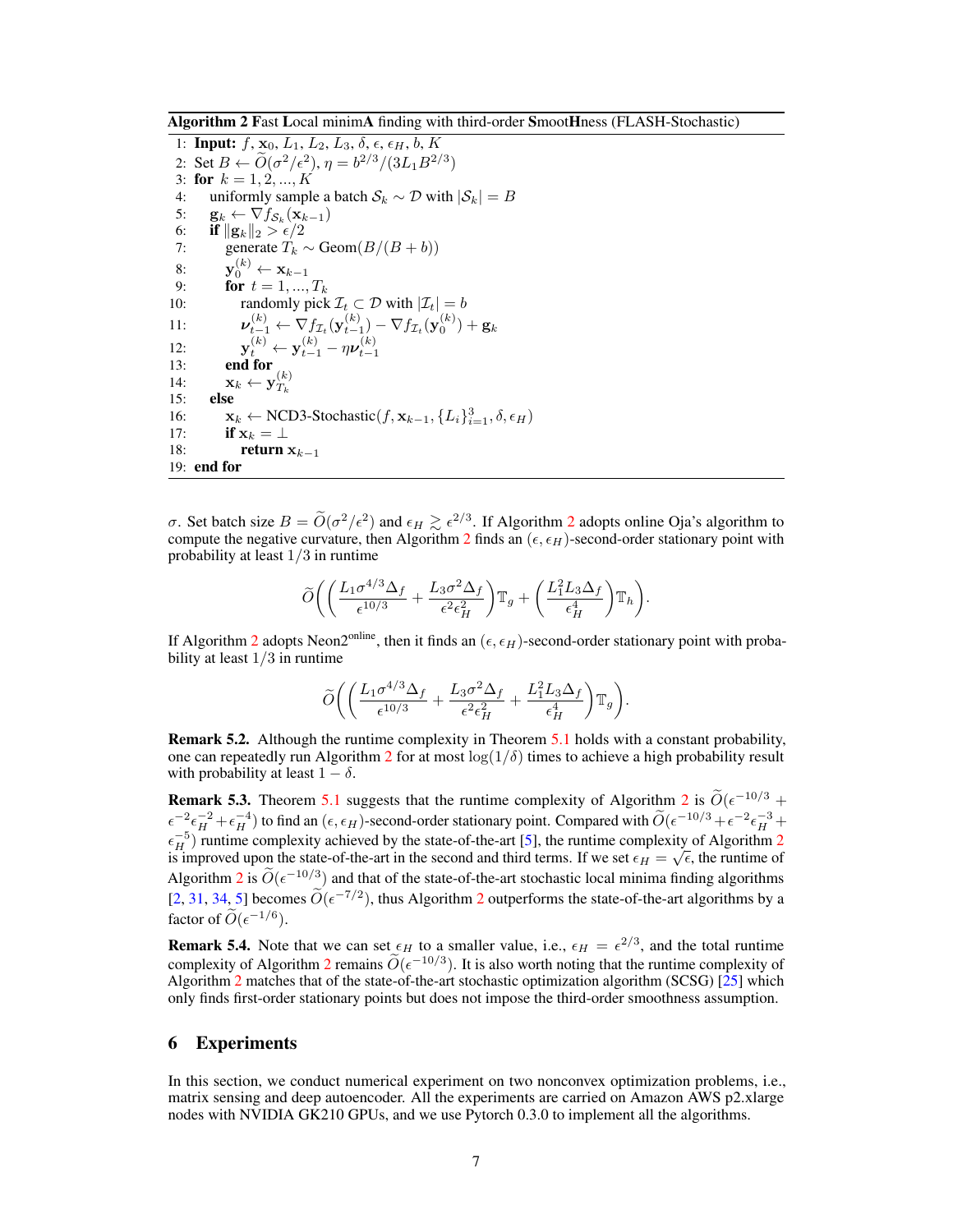

(a) Matrix Sensing  $(d = (b)$  Matrix Sensing  $(d = (c)$  Varying NC Step Size  $(d)$  Varying NC Step Size, 50) 100)  $(d = 50)$  $(d = 100)$ 



Figure 1: Numerical results for matrix sensing and deep autoencoder. (a)-(b) Convergence of different algorithms for matrix sensing: objective function value versus the number of oracle calls. (c)-(d) Different negative curvature step size comparison of FLASH for matrix sensing. (e)-(h) Convergence of different algorithms for two deep autoencoders: Training loss versus the number of oracle calls and test loss versus the number of oracle calls.

Matrix Sensing We consider the symmetric matrix sensing problem, which is defined as:

$$
\min_{\mathbf{U} \in \mathbb{R}^{d \times r}} f(\mathbf{U}) = \frac{1}{2m} \sum_{i=1}^{m} \left( \langle \mathbf{A}_i, \mathbf{U} \mathbf{U}^{\top} \rangle - b_i \right)^2, \tag{6.1}
$$

where the matrices  $\{A_i\}_{i=1,\dots,m}$  are known sensing matrices,  $b_i = \langle A_i, M^* \rangle$  is the *i*-th observation, and  $M^* = U^*(U^*)^\top$  is an unknown low-rank matrix, which needs to be recovered. For the data generation, we consider two matrix sensing problems: (1)  $d = 50$ ,  $r = 3$ , and (2)  $d = 100$ ,  $r = 3$ , then generate  $m = 20d$  sensing matrices  $A_1, \ldots, A_m$ , where each element of the sensing matrix  $A_i$ follows i.i.d. standard normal distribution, and the unknown low-rank matrix  $M^*$  as  $M^* = U^*(U^*)^\top$ , where  $\mathbf{U}^* \in \mathbb{R}^{d \times r}$  is randomly generated, and thus  $b_i = \langle \mathbf{A}_i, \mathbf{M}^* \rangle$ . Next we randomly initialize a vector  $\mathbf{u}_0 \in \mathbb{R}^d$  satisfying  $\|\mathbf{u}_0\|_2 < \lambda_{\max}(\mathbf{M}^*)$  and set the initial input  $\mathbf{U}_0$  as  $\mathbf{U}_0 = [\mathbf{u}_0, \mathbf{0}, \dots, \mathbf{0}].$ 

Deep Autoencoder We also perform experiments of training a deep autoencoder on MNIST dataset [19]. The MNIST dataset contains images of handwritten digits, including 60*,* 000 training examples and 10,000 test examples. Each image has  $28 \times 28$  pixels. We consider two autoencoders: (1) a fully connected encoder with layers of size  $(28 \times 28)$ -1024-512-256-32 and a symmetric decoder (AE-1) and (2) a fully connected encoder with layers of size  $(28 \times 28)$ -1024-512-256-128-56-32 and a symmetric decoder (AE-2);. The code layer with 32 units are linear and we use softplus function as the activation function for other layers. We use mean squared error (MSE) as the loss function.

We evaluate our algorithm FLASH-Stochastic (FLASH for short) together with the following stateof-the-art stochastic optimization algorithms for nonconvex problems: (1) stochastic gradient descent  $(SGD)$ ; (2) SGD with momentum  $(SGD-m)$ ; (3) noisy stochastic gradient descent  $(NSGD)$  [15]; (4) Stochastically Controlled Stochastic Gradient (SCSG) [25]; (5) NEgative-curvature-Originated-from-Noise (Neon) [34]; (6) NEgative-curvature-Originated-from-Noise 2 (Neon2) [5]. A fixed gradient mini-batch size of 100 is used for all the algorithms. We apply Oja's algorithm with a Hessian mini-batch size of 100 to calculate the negative curvature in FLASH. We perform a grid search over step sizes for each method. For the negative curvature step size  $\alpha$ , we choose  $\alpha = O(\epsilon_H/L_2)$ for Neon, Neon2 and  $\alpha = O(\sqrt{\epsilon_H/L_3})$  for our algorithm FLASH according to the corresponding theories, where  $\epsilon_H = 0.001$ , and tune the constant parameter in the negative curvature step size by grid search. We report the objective function value versus oracle calls on matrix sensing and training loss versus oracle calls on matrix sensing and deep autoencoder.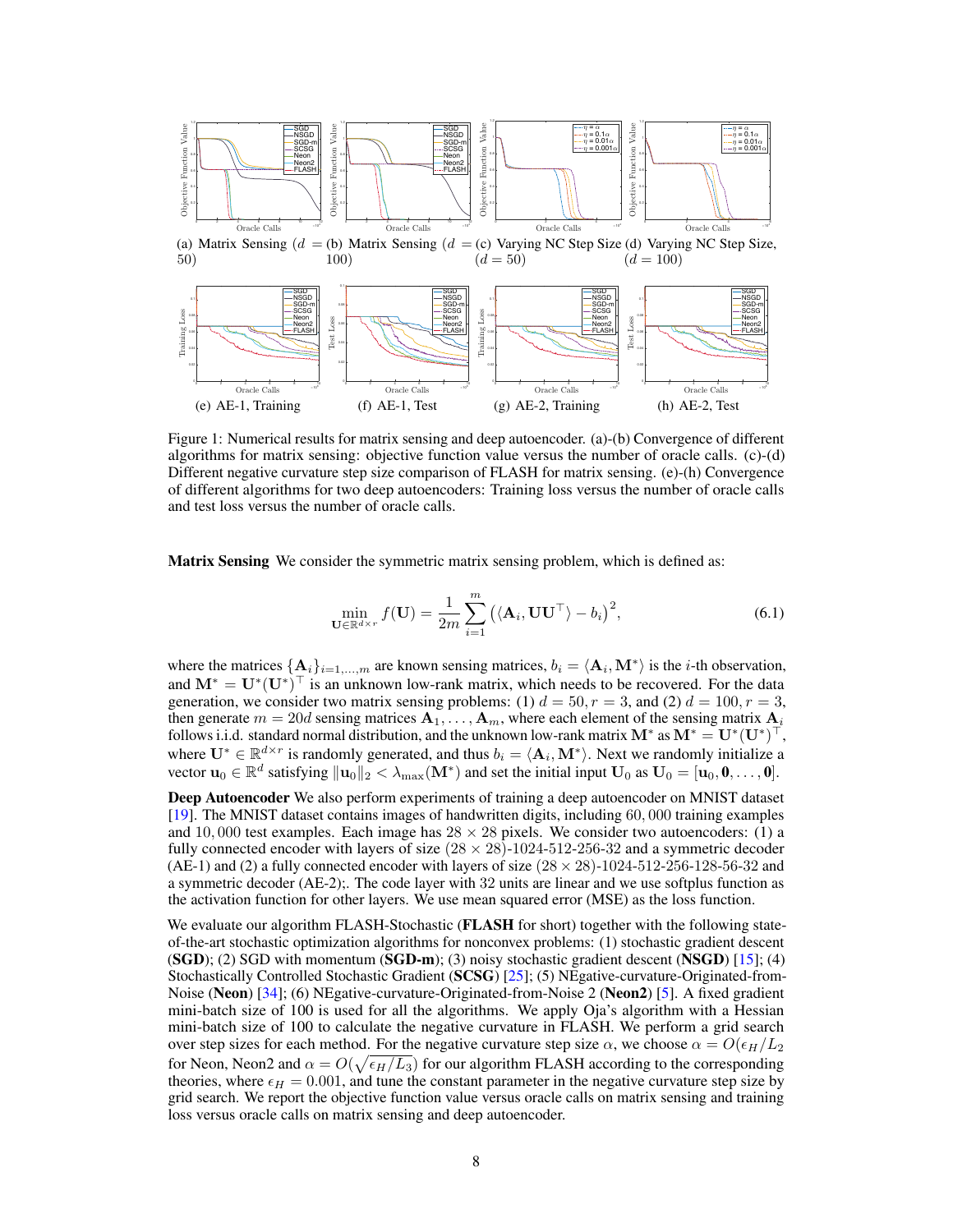The experimental results of the above two nonconvex problems are shown in Figure 1. For the matrix sensing problem, in Figure  $1(a)-1(b)$ , we observe that without adding noise or using second-order information, SGD, SGD-m and SCSG are not able to escape from saddle points. Our algorithm and NSGD, Neon, Neon2 can escape from saddle points, and our algorithm converges to the unknown matrix faster than NSGD, Neon, Neon2. As we can see from Figure  $1(e)-1(h)$ , for deep autoencoder, compared with SGD, SGD-m, NSGD, SCSG, Neon and Neon2, our algorithm escapes from saddle points faster and converges faster. Our algorithm outperforms Neon and Neon2 on both problems and validates our theoretical analysis that negative curvature step with a larger step size is helpful in stochastic nonconvex optimization problems. We also compare the convergence behavior of our algorithm with different step sizes for negative curvature descent. We first set initial step size  $\alpha = 0.2$ (for negative curvature descent) and then decrease the step size by a factor of 0*.*1 each time, while the other parameters remain the same. We can see from Figure  $1(c)$  and  $1(d)$  that our algorithm FLASH converges faster with larger step sizes for negative curvature descent, which validates our theories on third-order smoothness can be helpful in the nonconvex stochastic optimization.

#### 7 Conclusions

In this paper, we investigated the benefit of third-order smoothness of nonconvex objective functions in stochastic optimization. We illustrated that third-order smoothness can help faster escape saddle points, by proposing a new negative curvature descent algorithms with improved theoretical guarantee. Based on the proposed negative curvature descent algorithm, we further proposed a practical stochastic optimization algorithm with improved run time complexity that finds local minima for stochastic nonconvex optimization problems.

#### Acknowledgements

We would like to thank the anonymous reviewers for their helpful comments, and Yu Chen, Xuwang Yin for their helpful discussions on the experiments. This research was sponsored in part by the National Science Foundation IIS-1652539 and BIGDATA IIS-1855099. We also thank AWS for providing cloud computing credits associated with the NSF BIGDATA award. The views and conclusions contained in this paper are those of the authors and should not be interpreted as representing any funding agencies.

#### References

- [1] Naman Agarwal, Zeyuan Allen-Zhu, Brian Bullins, Elad Hazan, and Tengyu Ma. Finding approximate local minima for nonconvex optimization in linear time. *arXiv preprint arXiv:1611.01146*, 2016.
- [2] Zeyuan Allen-Zhu. Natasha 2: Faster non-convex optimization than sgd. *arXiv preprint arXiv:1708.08694*, 2017.
- [3] Zeyuan Allen-Zhu and Elad Hazan. Variance reduction for faster non-convex optimization. In *International Conference on Machine Learning*, pages 699–707, 2016.
- [4] Zeyuan Allen-Zhu and Yuanzhi Li. Follow the compressed leader: Faster algorithms for matrix multiplicative weight updates. *arXiv preprint arXiv:1701.01722*, 2017.
- [5] Zeyuan Allen-Zhu and Yuanzhi Li. Neon2: Finding local minima via first-order oracles. *arXiv preprint arXiv:1711.06673*, 2017.
- [6] Animashree Anandkumar and Rong Ge. Efficient approaches for escaping higher order saddle points in non-convex optimization. In *Conference on Learning Theory*, pages 81–102, 2016.
- [7] Yair Carmon and John C Duchi. Gradient descent efficiently finds the cubic-regularized non-convex newton step. *arXiv preprint arXiv:1612.00547*, 2016.
- [8] Yair Carmon, John C Duchi, Oliver Hinder, and Aaron Sidford. Accelerated methods for non-convex optimization. *arXiv preprint arXiv:1611.00756*, 2016.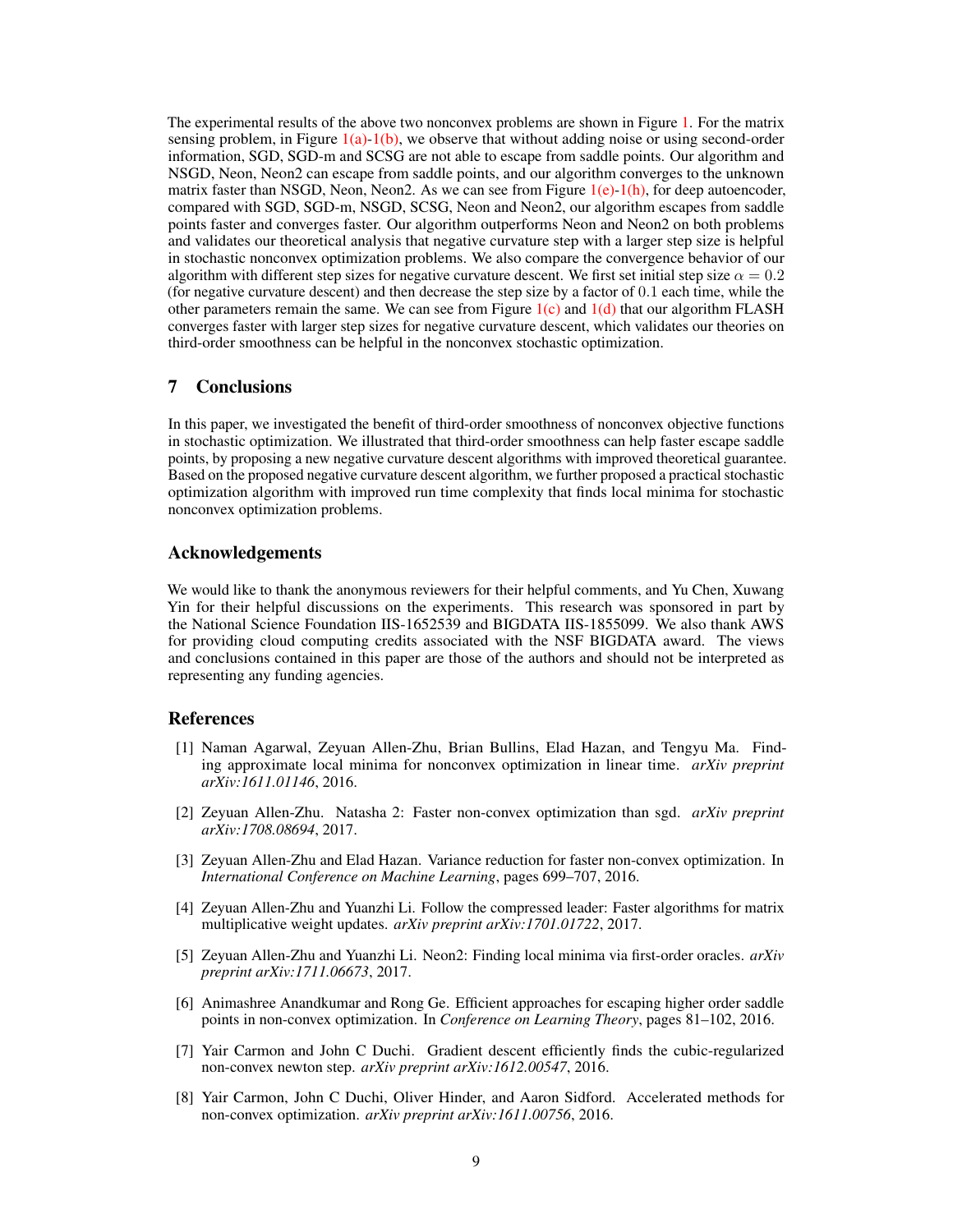- [9] Yair Carmon, Oliver Hinder, John C Duchi, and Aaron Sidford. " convex until proven guilty": Dimension-free acceleration of gradient descent on non-convex functions. *arXiv preprint arXiv:1705.02766*, 2017.
- [10] Anna Choromanska, Mikael Henaff, Michael Mathieu, Gérard Ben Arous, and Yann LeCun. The loss surfaces of multilayer networks. In *Artificial Intelligence and Statistics*, pages 192–204, 2015.
- [11] Frank E Curtis and Daniel P Robinson. Exploiting negative curvature in deterministic and stochastic optimization. *arXiv preprint arXiv:1703.00412*, 2017.
- [12] Frank E Curtis, Daniel P Robinson, and Mohammadreza Samadi. A trust region algorithm with a worst-case iteration complexity of  $\mathcal{O}(\epsilon^{3/2})$  for nonconvex optimization. *Mathematical Programming*, 162(1-2):1–32, 2017.
- [13] Yann N Dauphin, Razvan Pascanu, Caglar Gulcehre, Kyunghyun Cho, Surya Ganguli, and Yoshua Bengio. Identifying and attacking the saddle point problem in high-dimensional nonconvex optimization. In *Advances in neural information processing systems*, pages 2933–2941, 2014.
- [14] Dan Garber, Elad Hazan, Chi Jin, Cameron Musco, Praneeth Netrapalli, Aaron Sidford, et al. Faster eigenvector computation via shift-and-invert preconditioning. In *International Conference on Machine Learning*, pages 2626–2634, 2016.
- [15] Rong Ge, Furong Huang, Chi Jin, and Yang Yuan. Escaping from saddle points—online stochastic gradient for tensor decomposition. In *Conference on Learning Theory*, pages 797– 842, 2015.
- [16] Saeed Ghadimi and Guanghui Lan. Stochastic first-and zeroth-order methods for nonconvex stochastic programming. *SIAM Journal on Optimization*, 23(4):2341–2368, 2013.
- [17] Saeed Ghadimi, Guanghui Lan, and Hongchao Zhang. Mini-batch stochastic approximation methods for nonconvex stochastic composite optimization. *Mathematical Programming*, 155 (1-2):267–305, 2016.
- [18] Christopher J Hillar and Lek-Heng Lim. Most tensor problems are np-hard. *Journal of the ACM (JACM)*, 60(6):45, 2013.
- [19] Geoffrey E Hinton and Ruslan R Salakhutdinov. Reducing the dimensionality of data with neural networks. *science*, 313(5786):504–507, 2006.
- [20] Chi Jin, Rong Ge, Praneeth Netrapalli, Sham M Kakade, and Michael I Jordan. How to escape saddle points efficiently. *arXiv preprint arXiv:1703.00887*, 2017.
- [21] Chi Jin, Praneeth Netrapalli, and Michael I Jordan. Accelerated gradient descent escapes saddle points faster than gradient descent. *arXiv preprint arXiv:1711.10456*, 2017.
- [22] Rie Johnson and Tong Zhang. Accelerating stochastic gradient descent using predictive variance reduction. In *Advances in neural information processing systems*, pages 315–323, 2013.
- [23] Jonas Moritz Kohler and Aurelien Lucchi. Sub-sampled cubic regularization for non-convex optimization. *arXiv preprint arXiv:1705.05933*, 2017.
- [24] Yann LeCun, Yoshua Bengio, and Geoffrey Hinton. Deep learning. *Nature*, 521(7553):436–444, 2015.
- [25] Lihua Lei, Cheng Ju, Jianbo Chen, and Michael I Jordan. Nonconvex finite-sum optimization via scsg methods. *arXiv preprint arXiv:1706.09156*, 2017.
- [26] Kfir Y Levy. The power of normalization: Faster evasion of saddle points. *arXiv preprint arXiv:1611.04831*, 2016.
- [27] Jorge J Moré and Danny C Sorensen. On the use of directions of negative curvature in a modified newton method. *Mathematical Programming*, 16(1):1–20, 1979.